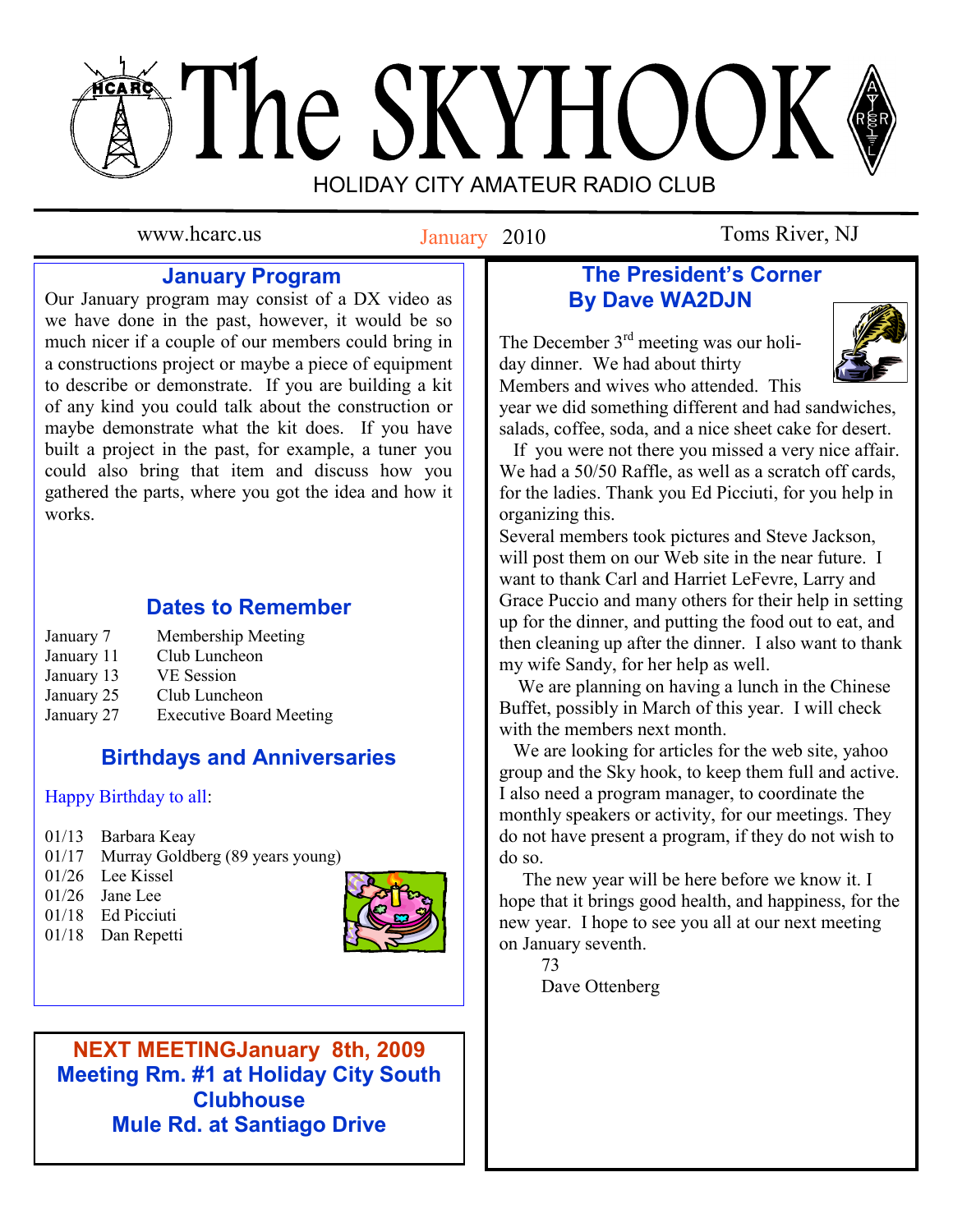Page 2 January 2010 HCARC

#### **Articles Needed**

Our Skyhook has been published for many years with many very interesting articles. Articles from outside sources most times require a consent to republish. This is covered under the US Copy-write laws. Another source of articles are those that are developed and written by our club members and they do not require Copy-write permission. Generally articles can be anything from "How I got Started in Ham Radio", "I have constructed a new antenna" or maybe "My job was very interesting." Maybe you could write about a Kit you are building or some piece of equipment that you built from a magazine article. Please try to put some article together for the Skyhook as it surely would make the newsletter a better publication.

#### **Amateur Radio News from Florida By Carl Lefevre, WA2IQE**

The Platinum Coast Amateur Radio Society held its 44<sup>th</sup> annual hamfest in Melborne, Florida on October 11, 2009, as reported in an article written in the newspaper, Florida Today. The Chairperson of the event, Kathy Quinn, told the Florida Today reporters that "about 1,500" were expected to attend the two-day event, which was held in the Melborne Auditorium.

Just a few miles south of Melborne is the small town of Palm Bay, where I have a step-mother. A ham radio operator from Palm Bay, Fred Boyer, N3QK, said that "when emergencies occur and cell phone towers are out, amateur radio is one of the few reliable modes of communications." Boyer acknowledged what many of us already know, that since the use of cell phones is so widespread, ham radio is often not as necessary in emergencies, such as power outages, as long as the cell towers are operational.

Because this hamfest took place in an area of Florida I have visited many, many times in the past, I decided to look up the Platinum Coast Amateur Radio Society online. A "Google" search quickly located the Society website, which is: [www.pcars.org.](http://www.pcars.org/) The site indicates that this Society resides in the "central east coast of Florida." It has been in existence "for over 40 years," and "has 100 members. The Society meets the second Monday of each month at 7:15PM at the Salvation Army building at 1080 Hickory Street, Melborne.

The Society has a club callsign, W4MLB, issued by the FCC. They operate two VHF FM repeaters (146.85/.25; 146.61/.01 and one UHF repeater (444.425/449.425 Out/In Tone 107.2; packet mode 149.09). The club president is Jim Hogan, NN4AA.

While this brief article is about ham radio in another part of the country, I found it interesting to learn initially about this Society in an area of Florida I am familiar with and then to gain additional information through the Society"s website. It"s a good example of how much information is available about ham radio (and almost any topic, actually) in this, the information age.

#### *Our VE Crew*

Murray KD2IN, Bill AC2F, John K2JWH, Ed W1EAP, Larry K2QDY, Jamie W2QO, John KQ4WR, Stan KB2PD Steve N2WLH, Kevin W2FA, Ed WA2NDA.

#### **CLUB COMMITTEES**

*Refreshments:* John K2JWH Carl W2PTZ *www.hcarc.us Webmaster*: Steve N2WLH, Kevin W2FA *Publicity:* Ed W1EAP *Programs:* Open *Sunshine*: Ed W1EAP *Event Food Committee*: *Field Day*: Larry K2QDY *VE Sessions*: Bill AC2F, Larry K2QDY plus the "crew" *Skyhook*: Larry K2QDY *Funds Raising*: Open *Membership*: Bill AC2F

#### HOLIDAY CITY AMATEUR RADIO CLUB Toms River, New Jersey

Web Site www.hcarc.us<br>Dave Ottenberg

President Dave Ottenberg WA2DJN 732-505-5953 Vice President Kevin Wagner W2FA 732-279-0532 Secretary Norm Smith W2PXE 732-920-5423 Treasurer Joe Militano KC2QLA 732-657-7092 Executive Board Don Smith W2III 732-505-4821 Executive Board Larry Puccio K2QDY 732-349-2950 Executive Board Bill Haldane AC2F 732-240-7064 Executive Board Carl Lee W2PTZ 732-237-2421 W2HC Trustee  $\sim$  Don Smith W2III 732-505-4821

Membership is open to all interested persons. Ham license is not required. Dues are \$20.00 per year, payable Jan. 1st . Members joining during the year will have the dues prorated. Family membership \$10.00

------------------------------------------- Meetings are held on the first Thursday of every month, at 7:00 pm. Location: Meeting Room #1 in the Holiday City South Clubhouse. Directions: Go to Mule Rd. and to the corner of Santiago Drive. Turn into Santiago Dr., then into the parking lot in front of the pool. Enter bldg. on right.

------------------------------------------

The SKYHOOK is published monthly. Editor and Publisher: Larry Puccio phone: 732-349-2950 E-mail lpuccio1@comcast.net<br>Send all newsletter items to: Larry Puccio 22 Sabinas St. Larry Puccio 22 Sabinas St. Toms River, NJ 08757-6445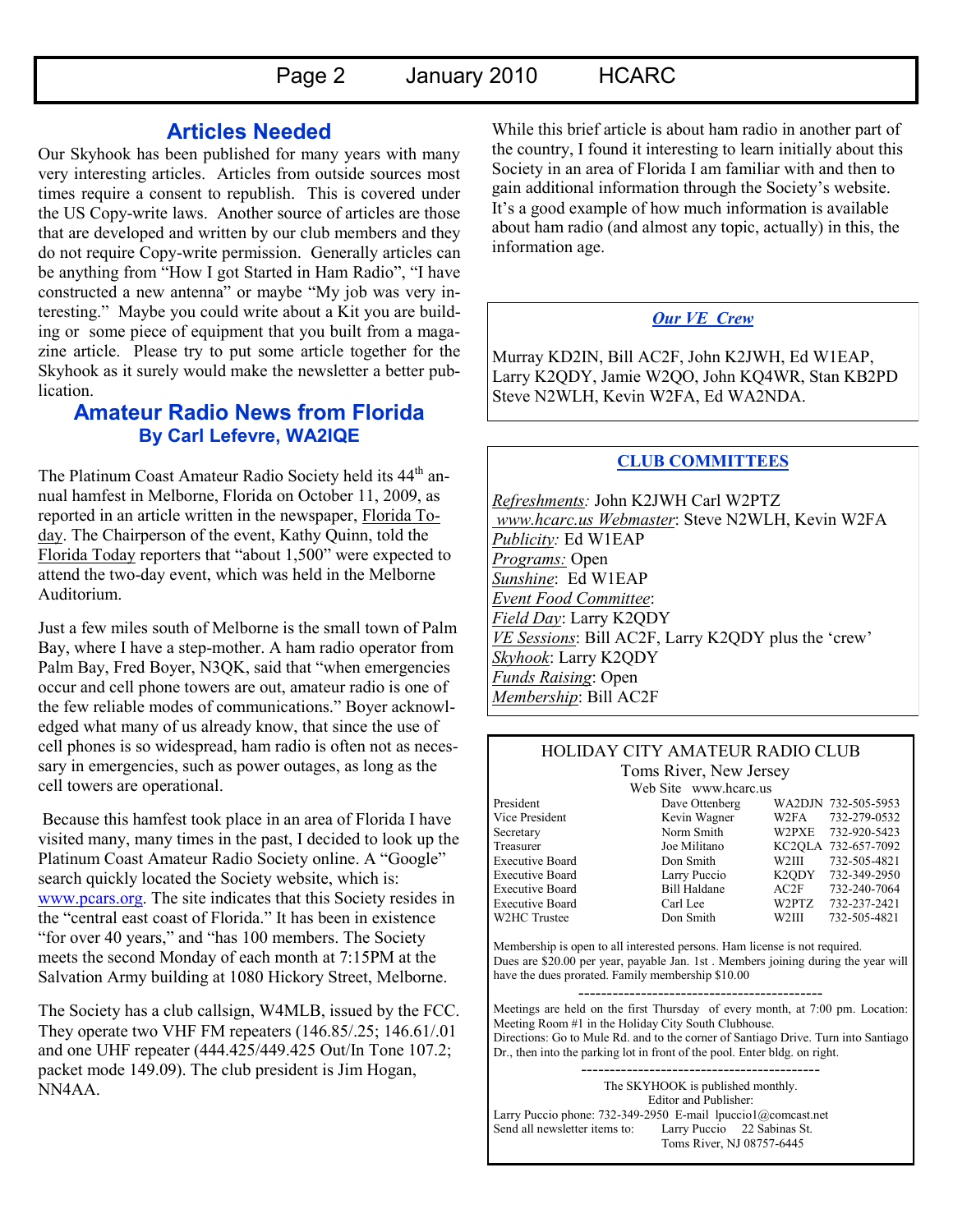#### **The Log Book of the World**

**ARRL's Logbook of The World Reaches New Milestones**



Since its inception on September 15, 2003, more than 30,000 hams have signed on to Logbook of The World  $(LoTW)$ , ARRL's online logging program -- an increase of more than 7000 hams since 2008. These 30,000 hams have made upwards of 250 million QSOs -- more than 58 million QSOs in 2009 alone. In 2009, there was an increase of more than 24 percent for both the number of registered users and the number of QSOs over 2008.

The LoTW system is a repository of log records submitted by amateurs from around the world. When both participants in a QSO submit matching QSO records to LoTW, the result is a QSL that can be used for ARRL award credit. While US amateurs do not need to be members of the ARRL to use LoTW, only members can use LoTW to apply for ARRL awards, such as DXCC and Worked All States [\(WAS\).](http://www.arrl.org/awards/was/) Some awards, like the [Triple Play Award,](http://www.arrl.org/awards/) only use LoTW credits instead of traditional QSL cards (foreign amateurs do not need to be ARRL members to apply for ARRL awards).

When an amateur uses LoTW to apply for an ARRL award, the award is processed much faster than if they sent in traditional cards. According to Administrative Manager for the ARRL Membership and Volunteer Programs Department Sharon Taratula, an award applied for via LoTW can be processed in 24 hours versus sending in the cards. "Cards could take anywhere from 6-8 weeks," she explained." It is definitely much quicker to apply for awards via Logbook of The World." Logbook of The World Specialist Kathy Allison, KA1RWY, said she answers more than 500 questions and inquiries each month from amateurs, ranging from replacing lost certificates, obtaining additional certificates and getting started in Logbook, as well as guiding people through the directions on how to enter in their QSOs. In November 2009, Allison answered 532 questions that came in via e-mail (no statistics are kept on the number of phone calls concerning LoTW, but Taratula estimated that it's "at least several hundred a month").

"One of the more common questions we receive has to do with using LoTW on multiple computers," Allison explained. "Now that a lot of people have a desktop computer and a laptop computer, we get this question a lot. We also get a lot of questions about what to do when a computer crashes." There are [step-by](http://www.arrl.org/lotw/LoTW_SlideShow.ppt)[step instructions](http://www.arrl.org/lotw/LoTW_SlideShow.ppt) -- with pictures -- on how to navigate Logbook on the LoTW Web page.

"Logbook is not only for the serious DXer or contester - it's for any active amateur," said ARRL Membership and Volunteer Programs Department Manager Dave Patton, NN1N. "Even though we knew that Logbook of The World would explode in its popularity, 250 million QSOs in roughly the first six years of its existence show that LoTW's concept and ideas have worked beyond our expectations as we continue to improve and expand the system." Yaesu is the Principal Sponsor of the LoTW Web site.

#### **Amateur Radio in Space:**

First Chinese Amateur Radio Satellite Now in Space



A M S A T C h i n a ([CAMSAT\)](http://www.camsat.cn/) reports that at around 0230 UTC on December 15, China launched its first Amateur Radio satellite -- named [XW-1](http://www.amsat.org/amsat-new/satellites/satInfo.php?satID=116&retURL=satellites/futures.php) -- into space. The microsatellite -- a secondary payload aboard the CZ-4C rocket launched from the Taiyuan Satellite Launch Center -- was

launched into a Sun-synchronous orbit with an apogee of approximately 1200 kilometers. XW-1 successfully reached orbit at 0253 UTC. Members of the XW-1 launch team reported they received a beacon from the satellite shortly after the satellite deployed. In the first few days, the XW-1 team will work on the satellite's FM and store-forward transponder mode and its linear transponder mode. Once those tests are complete, they will upload a new flight program to set up the payload schedule. The satellite's communications payload includes a beacon and three crossband transponders operating in FM, SSB/CW and digital modes. Uplink and downlink frequencies can be found on the [CAMSAT](http://www.camsat.cn/index.php?option=com_content&view=article&id=56&Itemid=67)  [Web site.](http://www.camsat.cn/index.php?option=com_content&view=article&id=56&Itemid=67) For the latest Keplerian elements for XW-1 and other satellites, check out the W1AW Keplerian [Bulletins.](http://www.arrl.org/w1aw/kep/)

This Satellite operates up-link on 2 Meters and down-link on 432 Mhz. It should be easy to hear with very modest equipment. Why not give Satellite a try??